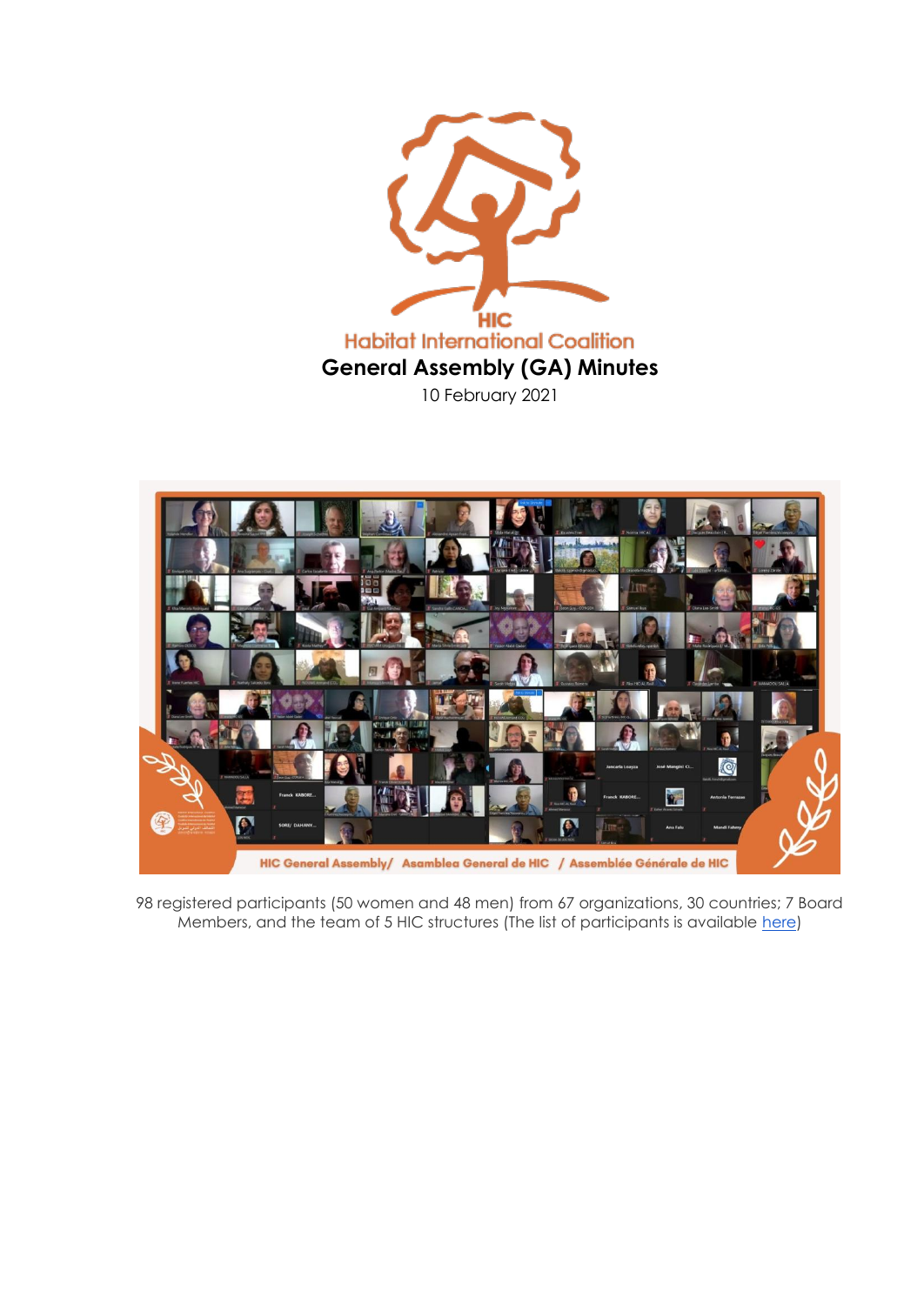# **Overview of Agenda**

| 4. Membership Participation          |  |
|--------------------------------------|--|
|                                      |  |
|                                      |  |
|                                      |  |
|                                      |  |
|                                      |  |
| 5. HIC Regional and Thematic Updates |  |
| 5.1. Regional                        |  |
|                                      |  |
|                                      |  |
|                                      |  |
|                                      |  |
|                                      |  |
| 5.2. Thematic                        |  |
|                                      |  |
|                                      |  |
|                                      |  |
|                                      |  |
|                                      |  |
| 6. Global                            |  |
|                                      |  |
|                                      |  |
|                                      |  |
|                                      |  |
|                                      |  |
|                                      |  |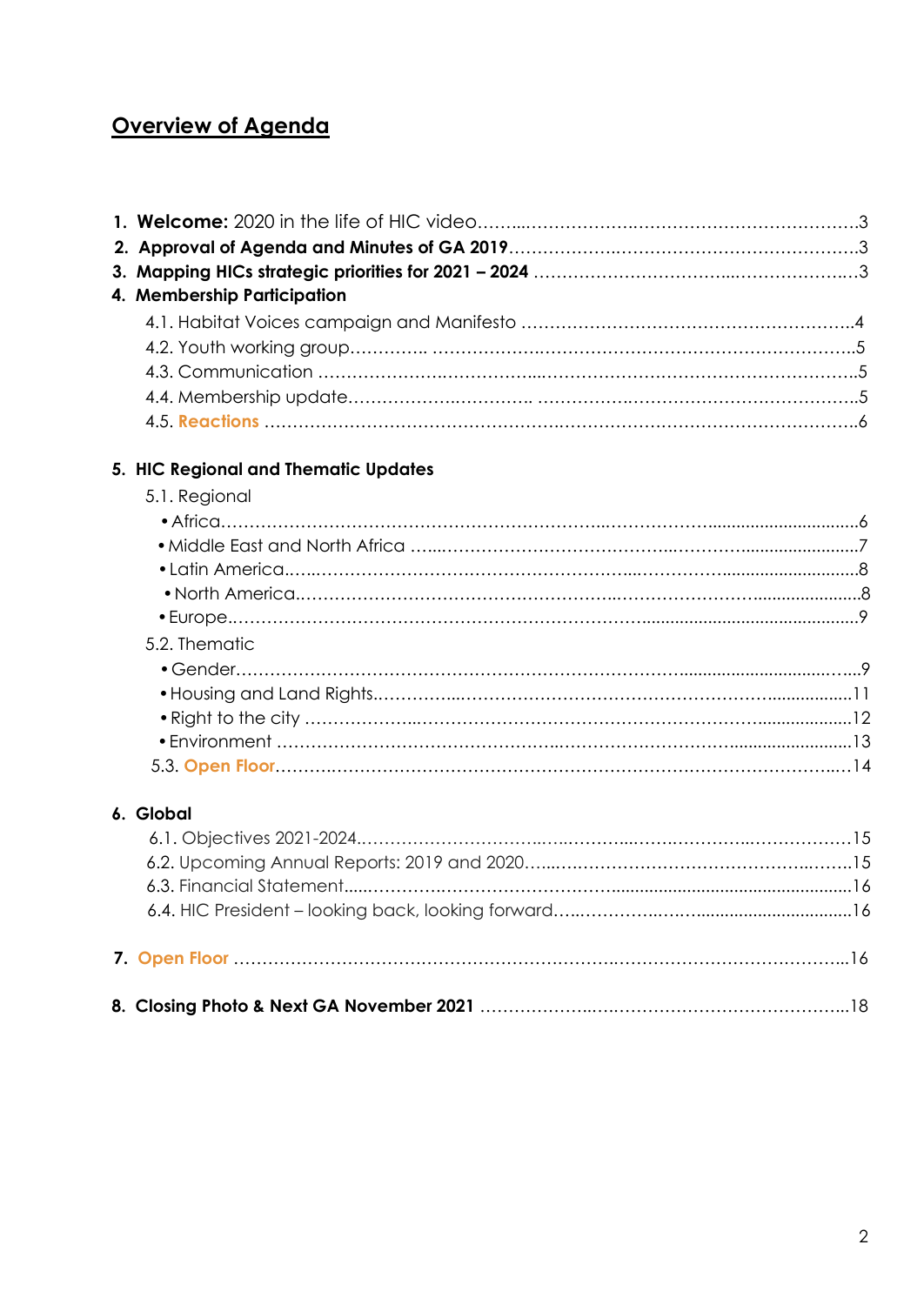## **0. Pre-welcome**

#### **Speaker: Yolande Hendler (YH)**, General Secretary

● Thanks all for participating, offers a warm welcome, introduces herself as the new General Secretary, shares technical instructions and introduces chair: Stephan Corriveau, HIC Vice President

#### **1. Welcome: "2020 in the life of HIC" video**

#### **Chair: Stéphan Corriveau (SC)**, Board Member

- SC welcomes all, expresses his regret for Adriana's absence due to medical leave, chairs the General Assembly as Vice-President
- Shares a message from Adriana:
	- *"I am unable to join the Assembly today due to medical difficulties, and am grateful and honored to work for and with our Coalition. The video compiled by the GS team gives us a glimpse into the amazing work of HIC from a challenging year. I am sure this assembly will be a great opportunity for our collective celebration of all that has been achieved and also a forward looking reflection of the challenges ahead of us. I have no doubt in the capacity of HIC as a global community to rise to these challenges. I am very much looking forward to being back on my feet soon and continuing working with all to advance HIC's vision and mission with passion, determination, care and solidarity. My warmest regards to each and all of you. Adriana"*
- All watch a video of HIC, celebrating the Coalition's actions in 2020. Link to video [here.](https://www.youtube.com/watch?v=zRnlD1E5bvE)

## **2. Approval of Agenda and Minutes of GA 2019**

## **Chair: Stéphan Corriveau (SC)**, Board Member

- The agenda and minutes have been circulated to all. Any queries, changes on each would need to have been submitted to the General Secretariat in advance.
- SC invites participants to second the agenda. We can pick up any names from the Board to proceed.
- Since, no negative comments about the content of the minutes have been received; they will be approved by the Assembly.

## **3. Mapping HICs strategic priorities for 2021 – 2024**

#### **Moderator: Alexandre Apsan Frediani (AF)**, Board Member

- To think about HIC's strategic priorities we're going to do a collective word cloud exercise on an online tool called Mentimeter (read more about Mentimeter and word clouds [here\)](https://www.mentimeter.com/features/word-cloud).
- On the Mentimeter link, two questions will appear. Everyone types answers at the same time and one word cloud per question is created. The word cloud is a collection of everyone's responses presented in one visual space.
- **Question 1 and corresponding word cloud:**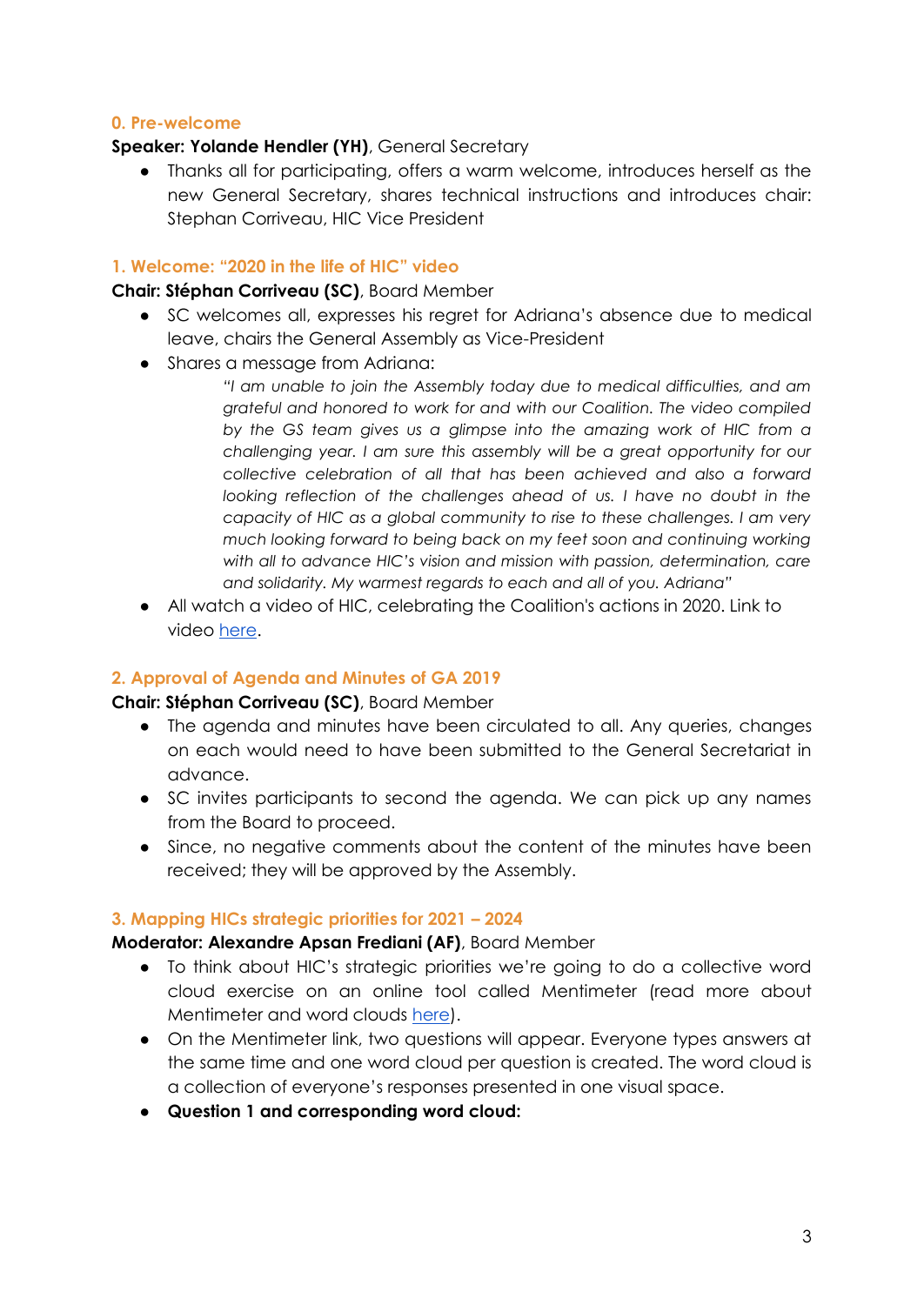**Mentimeter** 

 $\frac{28}{2}$ 

 $\frac{35}{2}$ 

Vyhat is most valuable to you about HIC? / ¿Qué es lo más valioso de HIC para ti? / Qu'est-ce qui est le plus précieux pour vous dans HIC?



● **Question 2 and corresponding word cloud:** 

**Id** Mentimete Who should HIC build strategic alliances with? /;Con quién HIC debe establecer alianzas? / Avec qui HIC devrait établir des alliances stratégiques?



● **SC**: This is a valuable source of information. The ideas and concepts that we share are there: youth, social movements, gender, local governments. Habitat related rights is an issue of creating a society that makes sense and takes care of people, and this is what is expressed here.

#### **4. Membership Participation**

**Chair and Moderator: Stéphan Corriveau (SC)**, Board Member

#### **4.1 Habitat Voices campaign and Manifesto**

**Speaker: Silvia Emanuelli (SE)**, HIC-America Latina

• The [Habitat Voices](https://www.hic-net.org/habitat-voices-campaign/#The-MANIFESTO) manifesto was agreed upon at a Members meeting last year. The manifesto was proposed as an action agenda for each country. A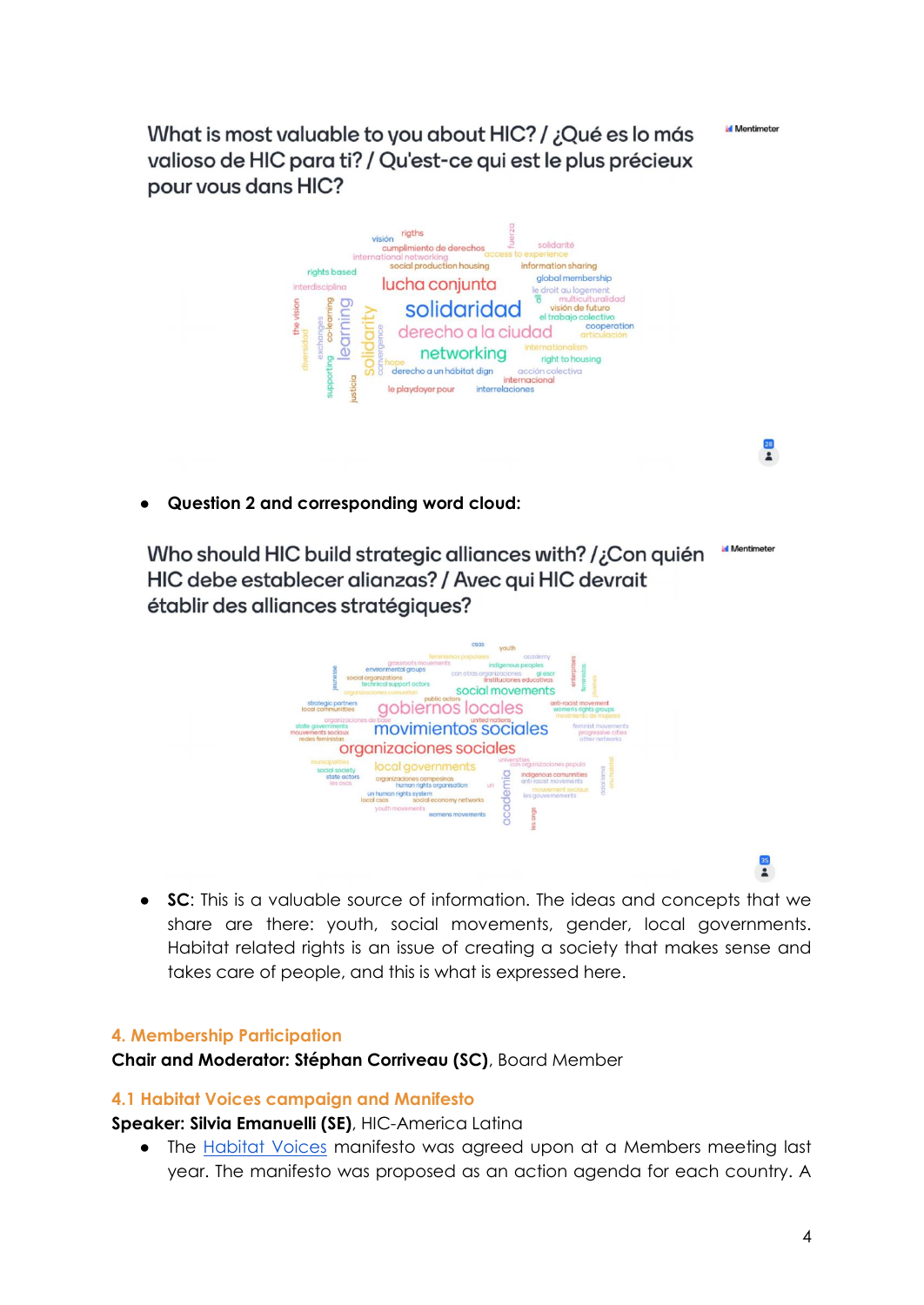promoter group came with the idea that a post-covid reconstruction respecting human rights is necessary. There are 4 sections, with diagnosis and proposals. HIC President got involved in this text and it was proposed to translate it into other languages so that it could be a manifesto for all HIC. The ES version has an annex on informal settlements. It has [circulated widely with](http://bit.ly/habitatvoices)  [442 signatures](http://bit.ly/habitatvoices) but is still open. Our proposal is to leave it open and we will keep you informed, in order to create a dissemination strategy in parallel. The SG will send it to the Rapporteurs, international representatives and national authorities. We have worked on a form that you are requested to fill out while signing, to indicate which authorities you want this [Manifesto](https://www.hic-net.org/habitat-voices-our-manifesto/) to reach. It is a document that can represent us, please help in the dissemination.

#### **4.2 Youth working group**

#### **Speaker: Yolande Hendler (YH),** General Secretary

• The purpose of this section on Membership Participation is to share more avenues of getting involved in HIC. The proposed "Youth working group" is a new addition related to the 2021 - 2024 global project of the General Secretariat to create a space for voices from younger generations. The Youth working group was proposed at the HIC strategic retreat with Board members and Reference Center coordinators in September 2020. The idea so far is to initially link the formation of the group around the theme of environment. We will communicate more on this.

## **4.3 Communication**

#### **Speaker: Irene Fuertes (IF)**, HIC-General Secretariat

● In this challenging year 2020 we spent a lot of efforts on communication to build and amplify the actions of Members and allies, highlighting how social movements are facing and taking action in the current crises. We understand how important it is to go further and improve the impacts of our campaigns and communication, to share actions and build strong alliances. For that reason, we want to include you and ask for your input to a short, live poll on "HIC's communication". Results are available [here.](https://drive.google.com/file/d/1rTQneo-kMkX4p9u8NhAcXMO6F_Xx8zm8/view?usp=sharing)

## **4.4 Membership update**

## **Speaker: Marie Bailloux (MB)**, HIC-General Secretariat

- Currently HIC has 342 member organizations in 6 regions and 82 countries. These numbers fluctuate due to political or other situations - some Members leave but every year we receive new Members.
- Today, HIC has 47 Members in good standing via in kind contributions or fees payments and gives the breakdown of right to vote by region.
- Updates on HIC Membership can be seen on our [webpage](http://www.hic-net.org/)
	- Click the section titled The Coalition "[HIC Members & Friends](https://www.hic-net.org/coalition/members/)"
	- The map here depicts the location of HIC Members
	- Below the map is a list of Members sorted alphabetically and by country. Click on a Member name to see relevant information -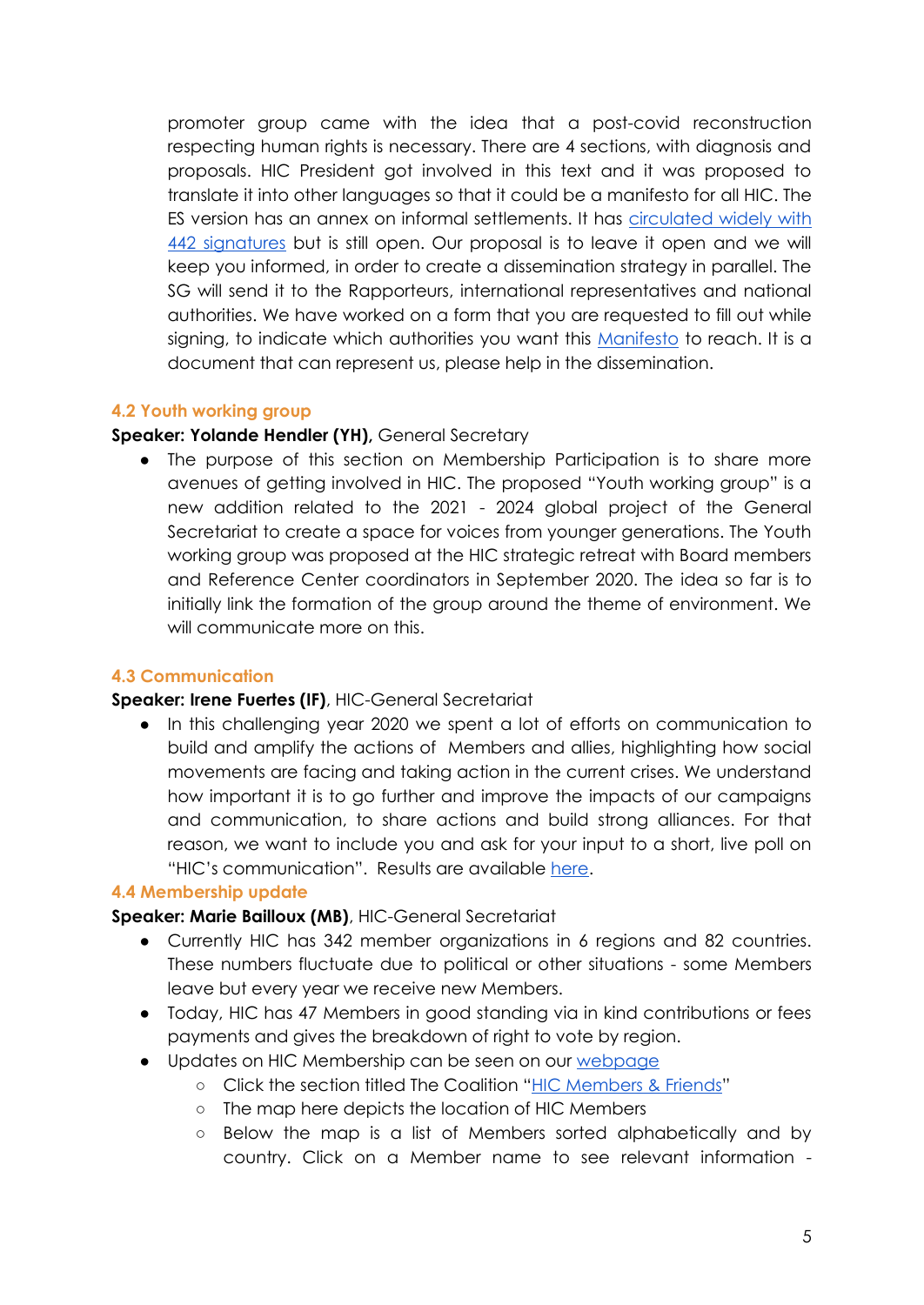when the Member profile is filled, complete information is displayed. When it is empty, no information is displayed.

- The Membership database
	- Information from Member profiles on the website is saved in the new Membership database, partially operative since December 2020,
	- Upcoming features of the database and the public section of the website will include advanced search functions according to types of organizations, actions and focus areas, etc.
	- The database will be accessible to HIC structures and is a source of valuable information.
- HIC Members, kindly complete your Membership profile on the update form available in [EN,](https://drive.google.com/file/d/1ZyQk96YNc85arGcxE9DuGWN9ZkW859Wj/view) [SP](https://drive.google.com/file/d/1yQo5wChJJ22XMmeRY5tzeXOPV-AJdnJ9/view) or [FR.](https://drive.google.com/file/d/17rJ9F4T_MKVqD__VOaA0NEy0mtjqzdRC/view) For assistance contact [marie@hic-net.org.](mailto:marie@hic-net.org) Presentation can be downloaded [here.](https://drive.google.com/file/d/1tiD1VLqldPjv7PdCuzrsWoJfjBD3tzO7/view?usp=sharing)



## **4.5 Reactions**

● No reactions

## **5. HIC Regional and Thematic Updates**

## **Chair and Moderator: Stéphan Corriveau (SC)**, Board Member

- **SC** shares a slide depicting [HIC Structures,](https://www.hic-net.org/coalition/mission-and-strategy/) comments on the strength of HIC being its form of holistic and organic organization that transcends a siloed approach
- Note: The speaker for Francophone Africa Focal Point has sent apologies and is unable to attend today.

## **5.1 Regional Updates**

## **Anglophone and Lusophone Africa**

**Speaker: Davinder Lamba (DL),** Focal Point Anglophone and Lusophone Africa

● A pleasure to present the report for 2020 from Mazingira Institute, Reference Center of Anglophone Africa and Lusophone region.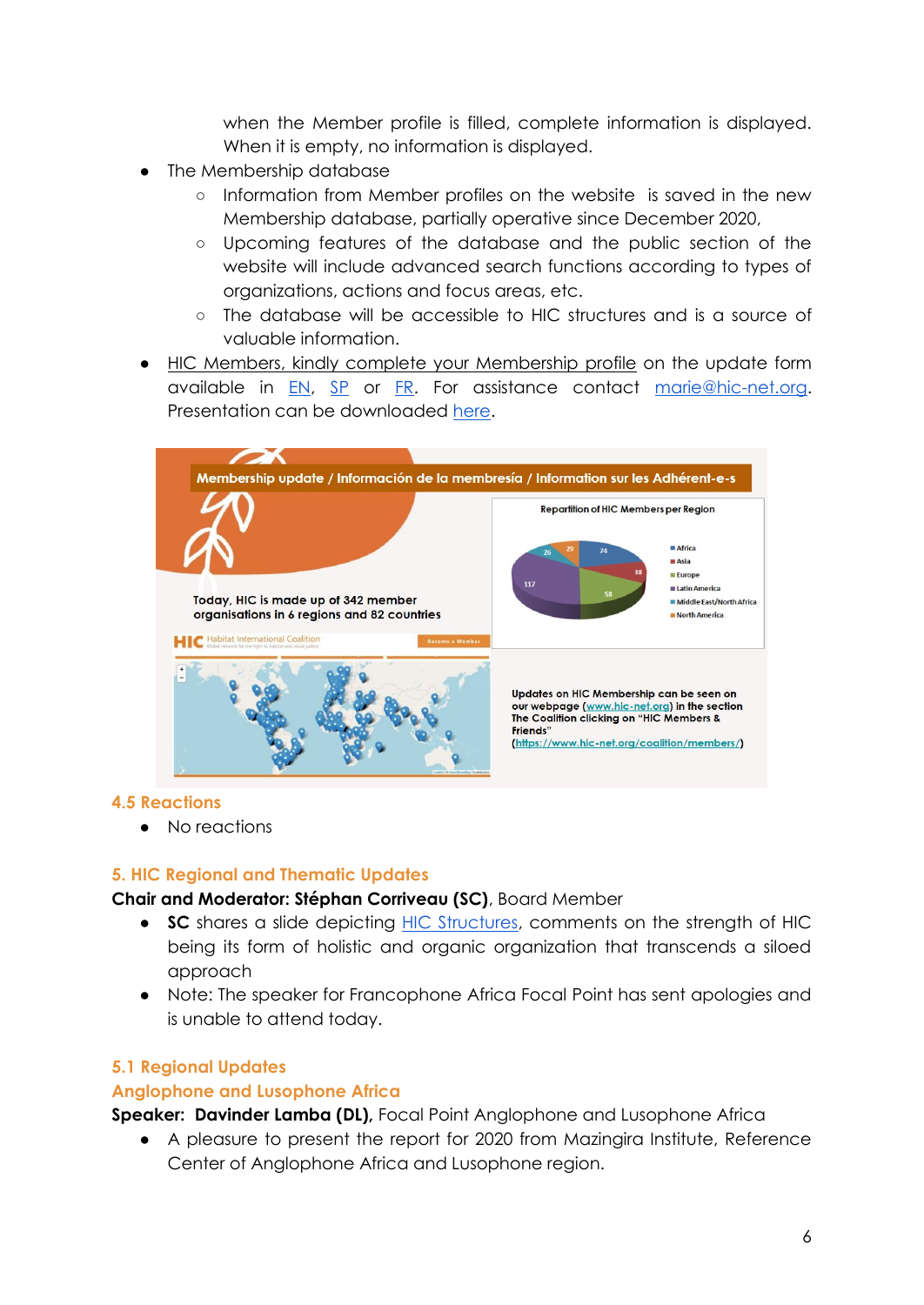- (1) Regional projects: Women, Land and Homes Project: Several activities completed and ongoing, including a research on evictions published by HLRN with normative, technical, national and regional workshops, building capacities and addressing human rights violations. This project is developed with 5 HIC allies from different countries in Africa, supported by HLRN and Mazingira institute and HIC-GS with regional participation. The research was shared and support was given to emerging organizations of young women and girls. Normative and technical workshops have built capacities on pursuing human rights violations. New findings emerging from the research on customary practices, e.g. when women and girls are forced to leave their homes by their families, due to their lack of land and housing rights, accompanied by gender based violence. We hope to raise public awareness through the Commission on status of women in March 2021. Thanks to HLRN for developing the project in collaboration with HIC Members with substantive contributions.
- (2) International representation on behalf of HIC: UN Food System Summit 2021. The Summit Secretariat requested Davinder and Diana Lee Smith (of Mazingira Institute) to represent HIC and speak about food systems, food security and nutrition in September 2021. This is a civil society and solution oriented summit supported by a multi-stakeholder advisory committee. The summit is on international normative instruments that intersect with food systems as a whole. The Secretariat organizing the Summit drew attention to HIC as a representative of the civil constituency who supports the call promoted by civil society (reads the [call\)](https://www.foodsovereignty.org/wp-content/uploads/2020/03/EN_Edited_draft-letter-UN-food-systems-summit_070220.pdf). For more information on the summit click [here.](https://www.un.org/en/food-systems-summit/about)
- To read the full report of Anglophone Africa click [here.](https://drive.google.com/file/d/1VkAzKQT0bgn93nfCfwMkA_0UEvD7Pp-n/view?usp=sharing)

## **Middle East and North Africa (MENA)**

## **Speaker: Rana Ghanem (RG),** Board Member

In 2020, Members' activities in MENA focused on

- Supporting people suffering from wars in Sudan, Yemen, Palestine and Western Sahara at the level of UN Human Rights mechanisms in Geneva, the High Level Political Forum (HLPF), and events organized by the Food and Agriculture Organisation (FAO) and at the level of guidelines on land tenure and crisis.
- The impact of the pandemic. MENA Members worked on violations of land and property such as forced evictions in Palestine. The effort focused on dealing with violations by governments and multinational companies or international institutions and in countries under occupation or conflict, including US policies towards the violation of land rights in Western Sahara and Palestine.
- Throughout, the MENA office worked on organizing local rights and linking them to human rights and issues in common with other struggles, including self determination of women to manage and access resources, land governance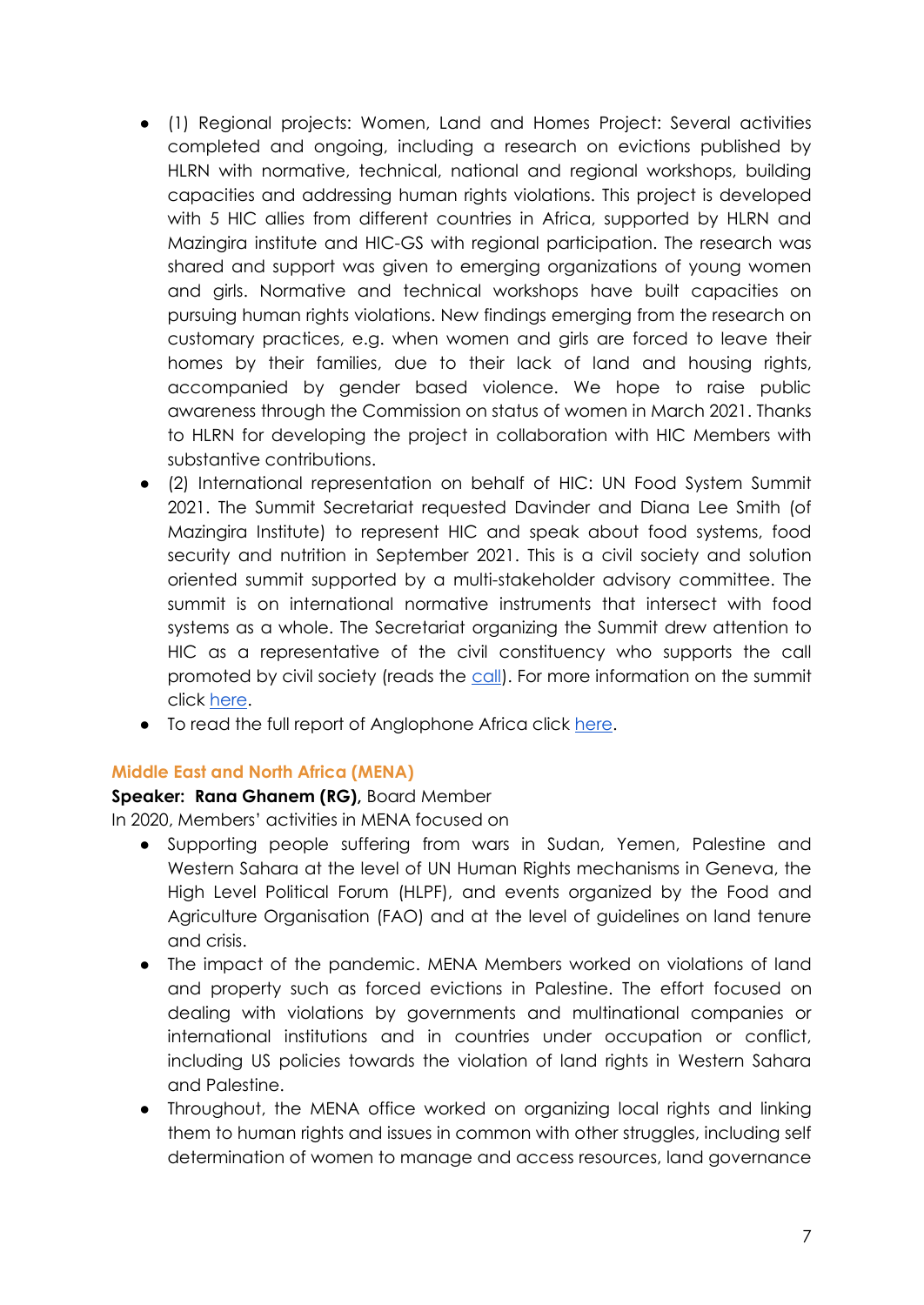and adequate housing, human rights obligations, sufficient food and support to local communities in the management of land and food.

● To read the PowerPoint presentation, click [here.](https://drive.google.com/file/d/1VBvb6vpkFLjw5iULC74KvTvUbUjTrHGt/view)

# **Latin America**

**Speakers: Silvia Emanuelli (SE) and Ana Pastor (APa),** HIC-AL Reference Centre Coordinator and Board Member

- Activities in Latin America were based on HIC's first strategic objective: supporting popular processes towards transformation.
	- The region worked to make visible Members actions in response to the pandemic. Members formed a common agenda, prepared and shared different audio [capsules](https://hic-al.org/2020/06/04/voces-del-habitat-frente-a-la-pandemia-el-futuro-es-hoy/) that supported the content of the Habitat Voices Manifesto, which focuses on responses to surviving and overcoming the pandemic. Enrique Ortiz has summarized these, with constructive responses to the pandemic including regional debates on managing social production of habitat. More than 50 audio capsules on Habitat Voices were produced through collaboration with different regions.
	- Through different strategies, the region offered support to the victims of forced evictions in urban areas.
- HIC's second strategic objective is to advocate on public policies at different levels.
	- This included promoting new habitat policies and laws and emergency funds in different countries and advocacy for housing policies in order to ensure that governments respect previous agreements.
	- Mexico is in conversation with authorities on changing the Constitution, as has happened in Chile. For HIC Latin America, this included many collective meetings with Members and with working groups.
- HIC-Latin America Projects for 2021 are shown in the [powerpoint.](https://drive.google.com/file/d/1L7cp4L7H9bL1yK7LyuIGTXuCA_whVF3_/view?usp=sharing)

# **North America**

## **Speaker: Jim Morrison, Canadian Housing & Renewal Association**

- USA: there has been a significant change over the past few weeks with the Joe Biden election, even though the new Secretary responsible for the Housing and Urban Development Department was confirmed only a week ago. The new administration in place for one week has accelerated rental relief. There is a new proposal before Congress for \$5 billion in rental voucher programs, new affordable housing construction and pandemic relief measures through checks, greater commitment to diversity and reducing poverty and inequalities. A great change in perspective reflected in the make-up of the new Cabinet, so there is optimism, even cautiously.
- Canada: In 2019 the federal government introduced the first right to housing legislation which was passed. In 2021, we expect that this new mechanism to oversee the right to housing legislation will come into effect, ensuring that the right to housing is implemented and respected in federal law. The federal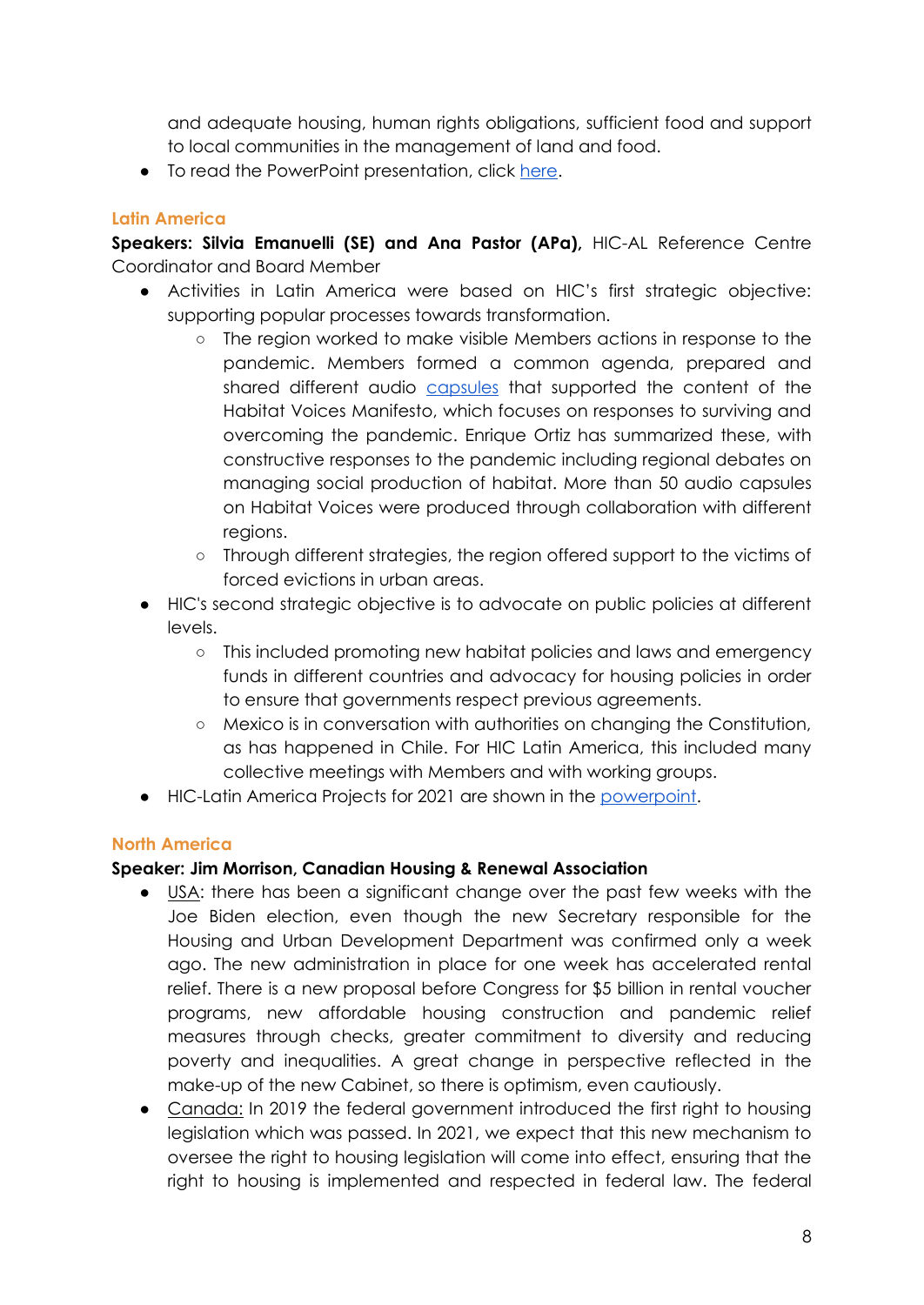government has introduced a number of pandemic relief measures, and in September 2020, introduced a new \$1 billion "Rapid Housing Initiative" intended to quickly build new affordable housing, which we believe will be expanded. We are also confident that the federal government will add to the \$40 billion National Housing Strategy first announced in 2017 by introducing a new strategy specifically for urban, rural and northern indigenous housing in 2021 (80% live in urban/rural settings).

## **Europe**

## **Speaker: Alexandre Apsan Frediani (AF)**, Board Member

AF is based in the UK, and, since 2020, works for the International Institute for Environment and Development (IIED). IIED is also a HIC member.

- As around the world, 2020 was marked by Covid-19: deepening inequalities: one third of all children live in a state of poverty, the situation is also affecting habitat rights. Homeless shelters are extremely overstretched and unable to deal with safe provision of services, generating further challenges and vulnerabilities. But local governments are carrying out unprecedented activities to protect habitat rights and people on the ground, intervening in markets and putting homeless people into hotels, demonstrating that if there is a political will, many issues can be addressed on the ground. This is opening up possibilities for advocacy in many different ways.
- Members in Europe are working on issues such as the financialization of housing generating vulnerabilities. Activities are pushing Local Governments to intervene in the housing market to make it more affordable and just, calling for the recognition and collective support for community-led housing processes.
- Internationally, Members are engaged in the region, for example the work on community-led housing, led by the Co-habitat network. A report shows the role community-led housing plays in respect to building resilience, especially among the varied experience of many HIC Members. The second experience is the production of the next local government global report, (GOLD VI - [Global Observatory on Local Democracy and Decentralization\)](https://www.gold.uclg.org/), produced every 3 years by United Cities and Local Governments (UCLG). Th[e](https://www.gold.uclg.org/reports/gold-vi) [GOLD VI report](https://www.gold.uclg.org/reports/gold-vi) focuses on pathways toward urban and territorial equality. It presents an important moment to consolidate a shared equality agenda and captures international consensus on struggles against inequalities.

## **5.2 Thematic Updates**

#### **Gender**

**Speaker 1: Maite Rodríguez Blandón (MRB)** on behalf of **Ana Falú,** Board Member MRB: I represent Women in Latin America, the Caribbean and Central America and am honored to read this document from and on behalf of Ana Falú, who, due to a recent surgery, is not able to do so herself.

*Apologies for not being able to speak today. But believe me the VOICE of Women and Feminisms is having a voice within the HIC Board. I have been through a*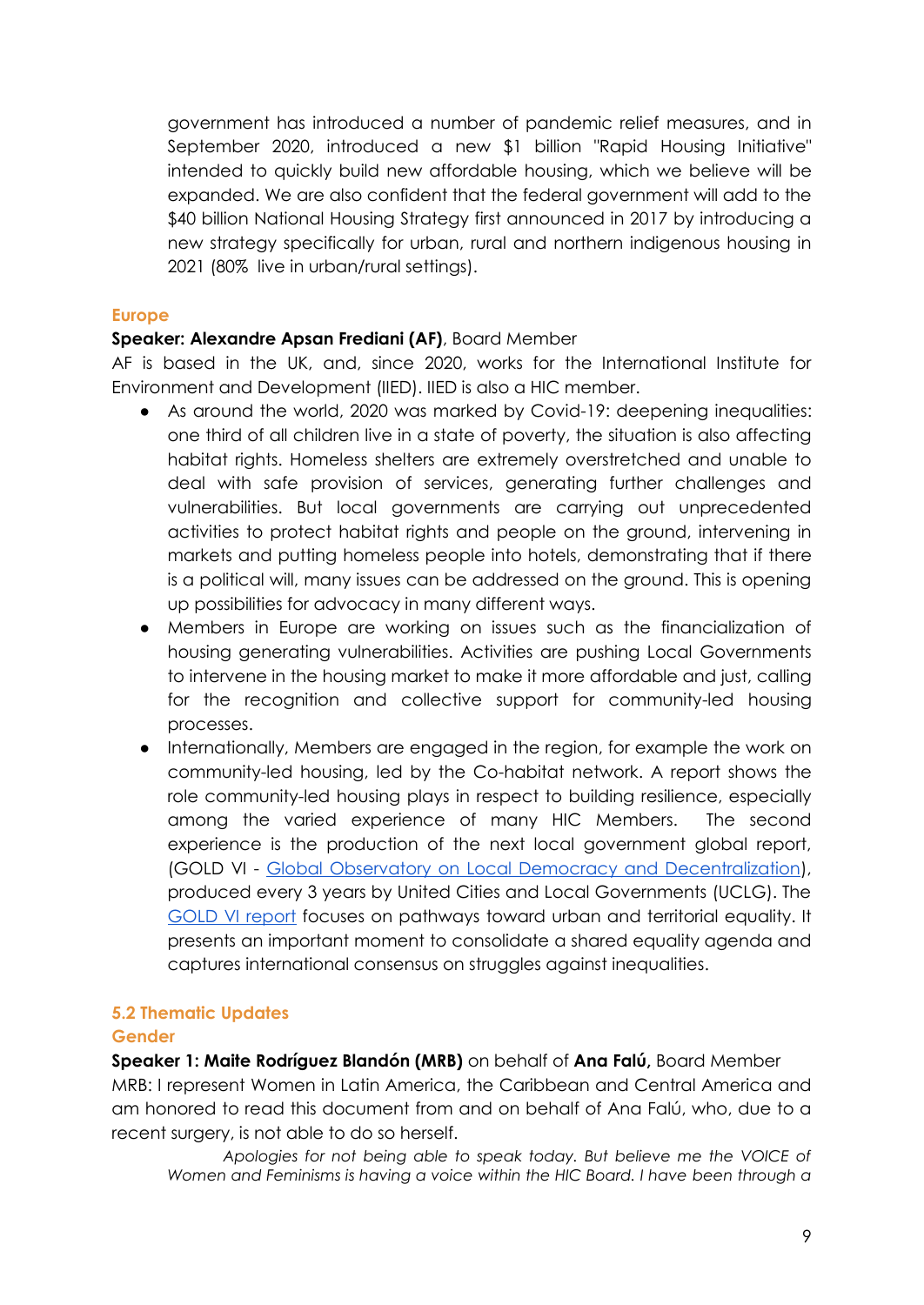*surgery, which is going very well but does not allow me to speak. This Assembly is a very good moment to celebrate HIC. Our achievements and capacity during this many decades to impulse and work in favor of the communities, to neighborhoods, the people who are In the worst conditions in the world each day are more unequal. I come from Latin-America, with Arabic and Italian roots of my migrant family and a large worldwide experience and knowledge of HIC. I was the HIC Vice President while Kirtee Shah was HIC President during the first years of this century. Thanks for the confidence in my work and capacity to assure women's rights and empowerment within our Board. In this very short 2 minutes I would like to:*

- *1. Celebrate that the HIC Board has reincorporated feminisms and gender voices to the International Board.*
- *2. To celebrate to have such two committed women leading our HIC, thanks to Adriana Allen our President and to Yolande Hendler our General Secretary.*
- *3. To celebrate the enhancement and advance of feminisms all around the world. We are strongly working through different grassroots organizations, regional networks, international alliances, in different continents to assure Women's Rights to land, to water, to infrastructure, to services, the right to the cities, the right to live a life without violence, the equal rights and opportunities for women and men. To recognize the diversity, the rich diversity of age, ethnicity, cultures, religions, capacities, etc of the women all contributors to development mostly without the means and the*  recognitions for their works and contributions. You all know what I mean. The *Secretary of HIC Latin America together with NGOs members of HIC, and the Latin American Women and Habitat Network, is launching a publication that hopefully will be replicated in all regions, to share our experiences in the territories, in organization and management. We will launch it for B+25.*
- *4. To make conscious that the majority of women are below poverty, not duly recognized, diluted in the concept of family, subordinated, and the main responsible for dependent people.*
- *5. The pandemic showed 3 decisive dimensions in each territory and population where it was expressed with virulence: women suffer even more violence locked with violent*  partners, not only them, but Childs and elderly; women are the caregivers in the *home, neighborhoods and agglomerates, cities. And women are who guarantee life and food, even in scarcity. Those are at least the three main issues we need to be alert and work for.*
- *6. We are in a world where predation is the dominance, predation of nature, and bodies, particularly those of women and girls. Like never before. In a very increasingly*  rich and obscene unequal world. The women and shelter network of HIC born in the *80s, since the 90s the women and habitat in LAC, and co-founders of the Huairou Commission, together with other networks. Strengthening links all around the world and hoping to be able to advocate within HIC and from HIC to the world on the right of women´s, girls and diversities.*

**MRB:** Regarding the Habitat Voices Manifesto mentioned by Silvia, we have also worked on a [Women's Right to the City Manifesto](https://www.right2city.org/news/womens-right-to-the-city-manifesto/). This manifesto has been translated into seven different languages.

**Speaker 2: Diana Lee Smith,** Focal Point Anglophone and Lusophone Africa

I am speaking from the African region. I was previously in the 1990s, the leader of the HIC Women and Shelter Group. We have submitted a document which will be included in the minutes of this meeting; it is a proposal to establish a Women and Habitat Working Group of HIC. This is to continue the ongoing work done by HIC in the 1990s and to recognize its extensive ongoing work in a number of countries in Africa on Women, Land and Housing Rights with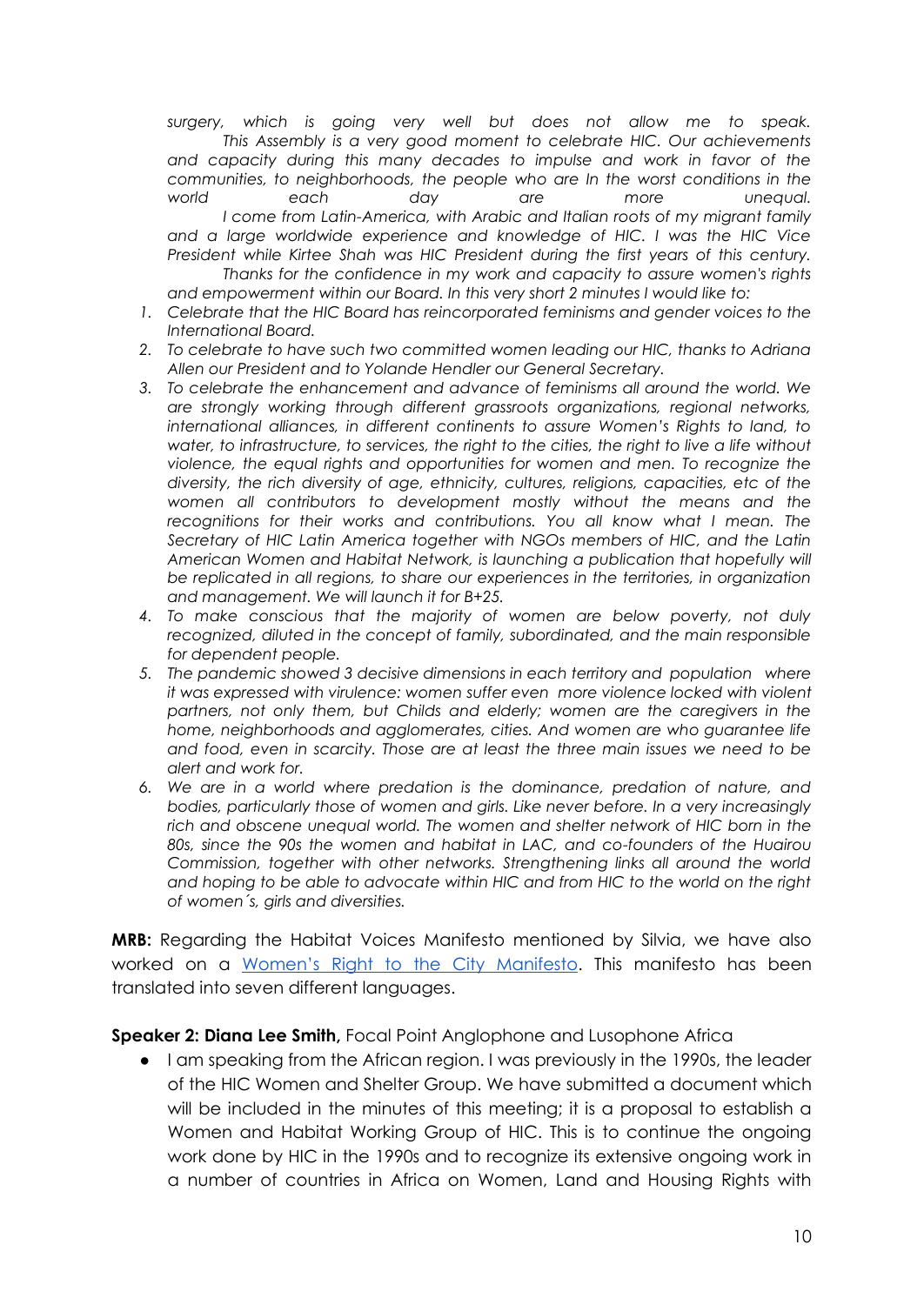HLRN, the Housing and Land Rights Network. Thanks to Joe and HLRN for all that support which was described in the African regional report.

In the 1990s there was a UN Resolution, mentioning, endorsing and inviting governments to work with the HIC Women and Shelter Group. There was also a soft law on Women's Rights to land and housing created by HIC at the Beijing and Habitat two meetings. This should be picked up and brought forward and beginning with the African region on the ongoing work. Thank you. Click [here](https://drive.google.com/drive/folders/1u2ZwPKZaboPPGFYMDPkUXhQ74TBgTvG1?usp=sharing) to see the report[.](https://drive.google.com/drive/folders/1u2ZwPKZaboPPGFYMDPkUXhQ74TBgTvG1?usp=sharing)

# **Housing and Land Rights**

**Speaker: Joseph Schechla,** Coordinator Housing and Land Rights Network (click [here](https://drive.google.com/drive/folders/1xj7iv0F211LC6p_39s0PNE-iTYAL-6bt?usp=sharing) to see the report and presentation)

One of the particular areas of HIC competence is human rights and using human rights as a tool.

- Starts by sharing an important tool for monitoring and research and other purposes like advocacy: the violation database, available at HLRN website This year it was the basis for the annual Habitat Day report "[A pandemic of](https://www.hic-net.org/document/a-pandemic-of-violations-hic-hlrn-annual-report-from-the-hlrn-violation-database/)  [violations](https://www.hic-net.org/document/a-pandemic-of-violations-hic-hlrn-annual-report-from-the-hlrn-violation-database/)" to which a lot of HIC Allies and Members contributed. The Violation Database is for everyone, so everyone can enter and extract information from it.
- Our work also on the Human Rights System is very important, where we have been working with Treaty Bodies on specific country reviews:
	- The Committee on Social and Cultural Rights which oversees the Treaty Bodies and the Covenant that enshrines Human Rights and Adequate Housing: HLRN focus was on Israel and Palestine, when they came out in 2020 and on the Committee on the Elimination of Racial Discrimination, on Israel and on the follow-up to that. This Committee was progressive in recognizing the system of apartheid that is imposed on the Palestinian people.
	- In the Human Rights Council, HLRN works with numerous agenda items related to Human Rights and Habitat and natural resources: e.g. water or human rights under occupation in Palestine and Western Sahara. HLRN is also contributing to the reviews of Lebanon and India within the Universal Periodic Review (UPR) as part of the Human Rights Council, resulting in a midterm review in India, to which HLRN India has been a major contributor and organizer.
	- Work with Special Rapporteurs on adequate housing, food, water and culture.
- Additional work has focused on Norm Setting. When HIC began working with the Human Rights System, HIC was responsible for drafting a General Comment on human rights to adequate housing, including a legal definition of forced evictions. Now HIC has the opportunity to work on a General Comment on the Right to Land, based on a codification and recognition of the human right to land while adding a scientific dimension to the legal discussion, i.e. arguing for the universal physical human need related to land.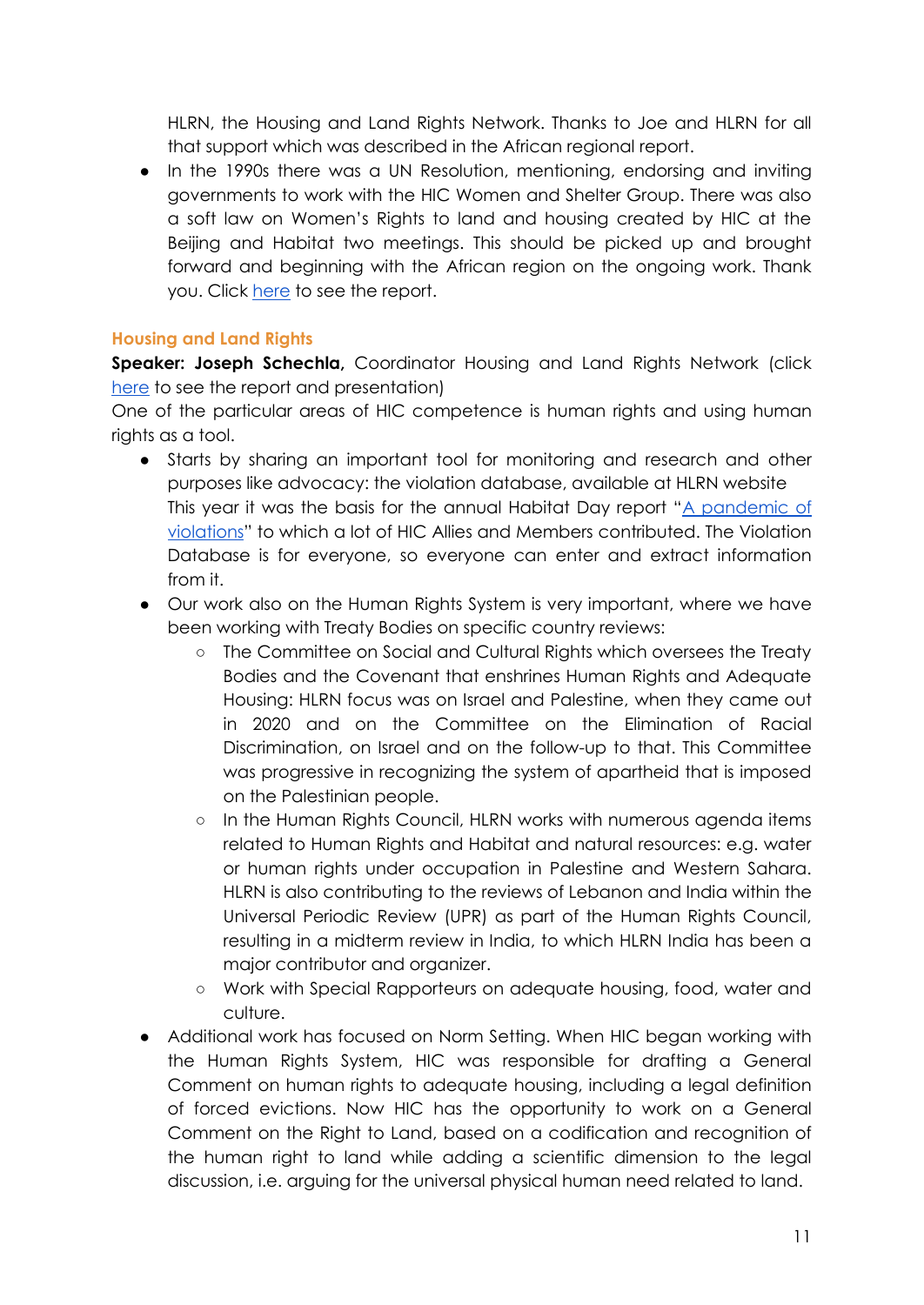- Advocacy opportunities 2021 including HIC Members or Allies: (see [presentation\)](https://drive.google.com/file/d/1S0UI094nPVQlGA5yNoZYH2QowjYUlZRB/view?usp=sharing)
	- UN Food and Agriculture Organization (through the International Partnering Committee on Food sovereignty and the Policy Making Body): some Members represent HIC on the Committee for Food Security, e.g. Andre Luci from Polis representing the Urban Food and Secure Constituency. A new partner is Hala Barakat from Egypt, the Egyptian Initiative on Personal Rights, and of course, our own colleague Heather EL Aydi has been instrumental in working on the Food Security Crises review. Sam Ikua from Mazingira Institute has joined the Youth Council. HLRN launched a report for the Committee on Food Security Meeting in February 2021 on *Food Security* and *Monitoring the Framework for Action on Policy and Protracted Crise*s
	- A current Human Rights focus with Nepali organizations and some HIC-AL members including Peru. Following a Human Rights approach we applied for commitments and Human Rights obligations in the High-Level Political Forum that will focus on the states shown in the presentation. HIC Members have an opportunity to work on that and we are here to help in any way we can.

# **Right to the City**

**Speaker: Lorena Zárate,** Co-coordinator of Support Team, Global Platform for the Right to the City (GPR2C)

- HIC is one of the international networks that promoted the creation of the GPR2C, and therefore it is not a surprise that many Members and individuals have actively participated in many joint activities, many of whom are present at this Assembly.
- I will focus on some of the initiatives that took place last year and will continue this year that relate to strategic areas of HIC's work such as:
	- Matters promoted through research and training.
	- Collaboration and alliances, including the ones identified during the Mentimeter exercise such as work with social movements or strong alliances with governments locally and internationally.
	- Of course also advocacy and communication at different levels.
- Specific joint initiatives include:
	- o Understanding the impact of Covid-19 on neighborhoods by mapping initiatives of different communities in order to formulate reactions, including at the public policy level. At the same time, we created a [decalogue,](https://twitter.com/habitat_intl/status/1329080183559622659) a series of ten conversations about these initiatives focused on improving neighborhoods through the work of different networks. This initiative was started in Latin America but is intended to continue in other regions too. We will be looking to you for this.
- In terms of research, the Gender working group in the Global Platform for the Right to the City, including Ana Falú, Maite and others are mapping gender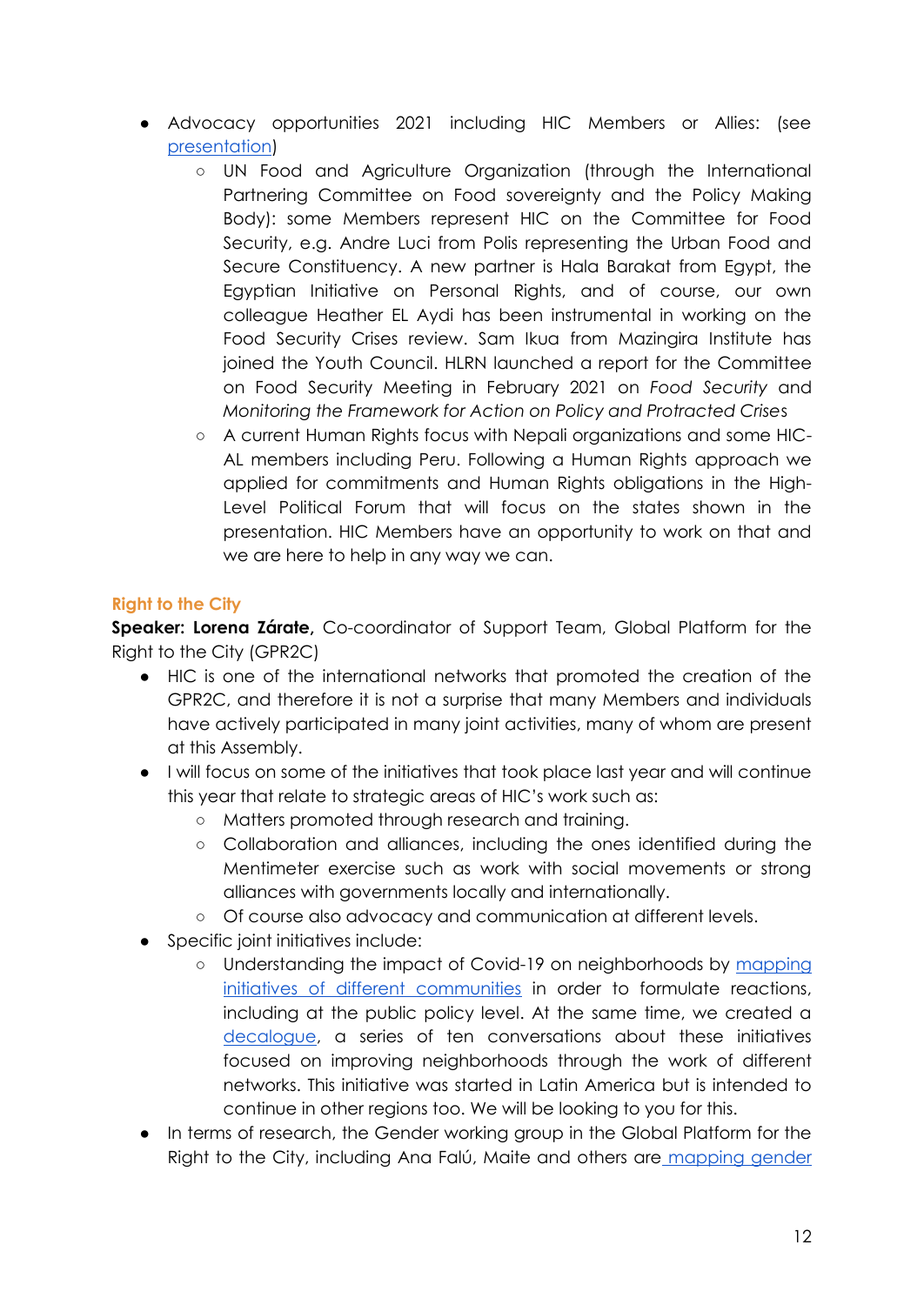initiatives, actors and diversity. This exercise is important to strengthen the presence of and collaboration with feminist networks.

- The GPR2C is also [contributing to the GOLD report](https://www.hic-net.org/event/ioin-us-to-discuss-the-impactful-gold-vi-report-and-how-you-can-participate/) with case studies as part of the civil society contributions, which also include HIC and other global networks.
- We are creating [thematic papers on different subjects s](https://www.right2city.org/news/gpr2c-thematic-papers/)uch as the impact of Covid-19 and the right to the city, climate change and the right to the city and the city as a common good. Those documents will be useful for discussions, training, campaigns and other actions this year.
- Advocacy work currently being developed:
	- Advocacy with multiple [UN Special Rapporteurs](https://www.hic-net.org/event/roundtable-between-united-nations-special-rapporteurs-civil-society-organizations-and-local-governments/) working on adequate housing and other rights related to the City and Habitat. This is a collaboration work that has no precedent, and it's very challenging for us to see how to move it forward.
	- Follow-up on the New Urban Agenda, a process that was very strong a few years ago. We need to see how to advocate on this process together with HIC and its Members.

# **Environment**

**Speaker: Malick Gaye,** Enda-rup (Presentation available in French [here\)](https://drive.google.com/file/d/1xkRiufcOgdaMvTjKHO2SS4pwHeiIt3Vo/view?usp=sharing)

- In October 2017 in Nairobi we presented issues about Environment and *20 plus 1,* a project that has to be completed by 2030. This is very important for HIC because we are using territorial indicators. I have shown that there are criteria that the HIC Members can change to transform the ways that things are working in economical, social and environmental issues. E.g. because of HIC Member contributions we have added an institutional indicator.
- Transformations that are required are elements in order to have strategic planning that will depend from the roots at the territorial level. We have to identify the efforts from social movements so they can participate. Everything has been shown in my presentation and you will see how to have access into the Agora Platform.
- The content of the Agora Platform has many activities for the High-Level Political Forum in New York where we have the engagement of COP 25 and COP 26 in Glasgow. We know that we have a democratic approach at a national level this year, and we have a representative, and previously we have seen the governments and civil society, but civil society in this year will be receiving several conditions in order to have a more popular approach at a national level.
- We have also advocacy campaigns going on for human rights and climate change and governance on that territorial collectivity, and equality on access to services. Members from HIC in Africa will be cooperating fully.
- We have an initiative to carry out research in Africa, in Latin America, in the Caribbean, and it will be finished by March this year.
- In order to facilitate relations with Africa, African networks will organize civil society with Fly that is an inter-continental organization based in Brazil. We will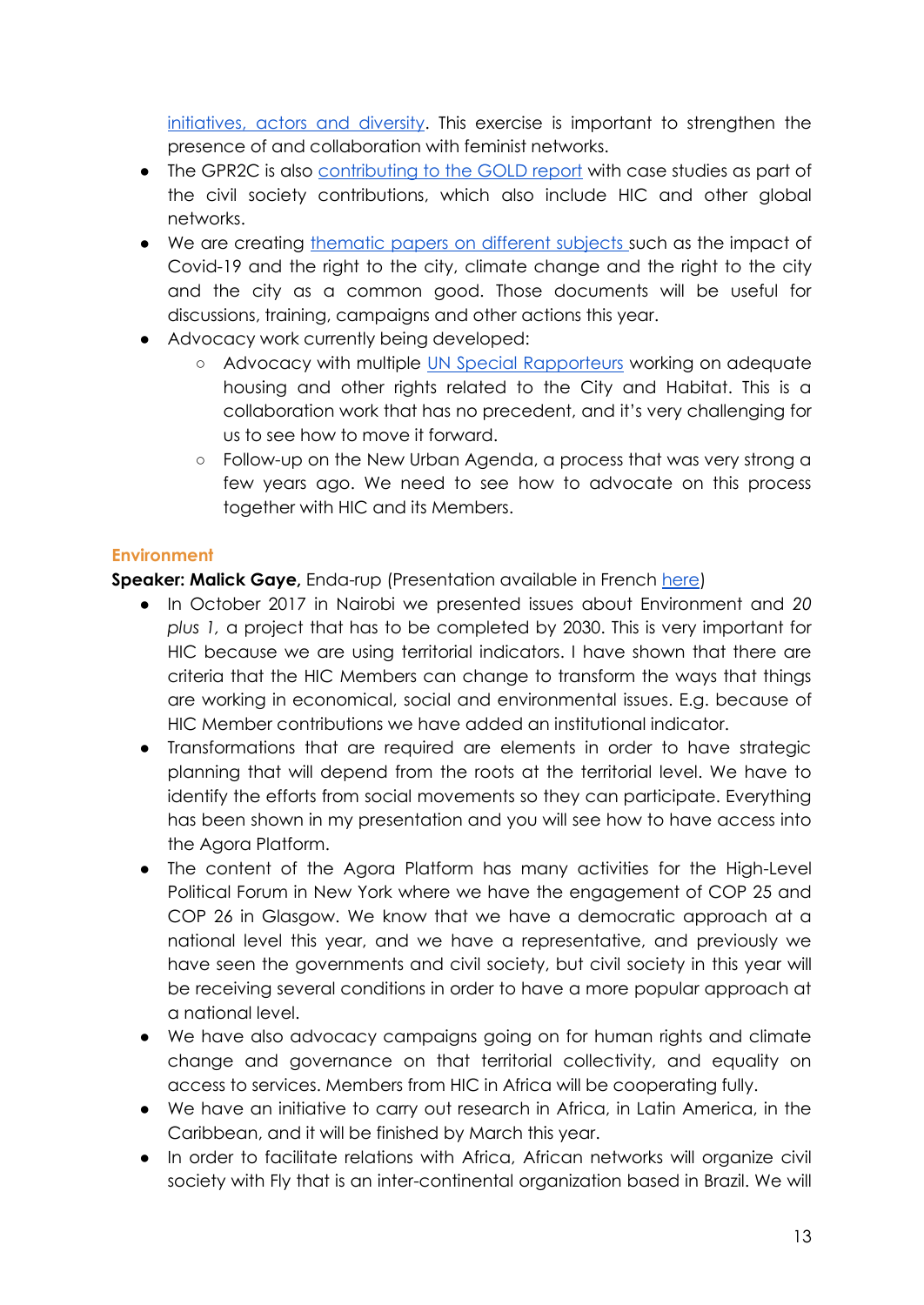include the participation from other countries in the world. We are in the very active process that it's been shared in our WhatsApp group.

#### **Open Floor**

#### **Chair: Stephan Corriveau,** Vice President

**Speaker: Esther Alvarez,** Instituto de Desarrollo Urbano – CENCA

- Many communities have been working on the fight against hunger and advocating at the level of Congress. In Peru we are about to launch a law, so this is recorded as well in meetings with the power and the budget is given. Budget 2020 and budget 2021. We are doing these actions with marches, demonstrations; it is not reflected in the Latin America regional report.
- My proposal is that we **develop a campaign on the fight against hunger**  because in Latin America this is happening very strongly. For instance in Lima we have been able to present our proposal to the authorities, with 35.000 signatures of people who are fighting against hunger in their own territories.

**Speaker: Davinder Lamba,** Mazingira Institute and Focal Point Anglophone Africa: My comments are on two items in the agenda

- Membership**:** As you notice from the data presented, the Members in good standing are 25% of the total membership. This pattern has been consistent over the years. We say we have up to 400 Members or so. The Members in good standing are always a small percentage. If you look at the data from previous years you will see this is the pattern we have. There are Members in good standing that perhaps have been in good standing over a long period of time, and others who were not. In our Member policy we have to deal with this issue. We have a very flexible system on how we can remain in good standing by making a contribution in kind, but if you are constantly not in good standing are you really a valid Member of the Coalition? When we give this large data of numbers, are we giving the people interested in the Coalition a fairly accurate report or a view of what our effective membership is? So **we need to revisit this as a part of our Membership policy.**
- Comment on regional Reference Center reports:

As far as I understood we are reporting on activities undertaken in collaboration with HIC, or under the umbrella of HIC or any of its structures, but when you don't have any activities under the umbrella of HIC or any of its structure in any region, is there really anything to report as HIC Reference Centers reports or HIC region report? Not really. For the African Members to know, the reason we did not give an overview of what our Members activities in Africa is because we see these reports as reports of those activities that are done in collaboration with HIC. Individual HIC Members, everywhere including in Africa, are doing many things, and there is a very long list of activities that they are doing in their own programmes. Unless **HIC develops a source or database exposing the activities of HIC Members**, it becomes difficult for Reference Centers to have a representative picture of what HIC Members are doing. It is an impossible task. So we only report, and this has also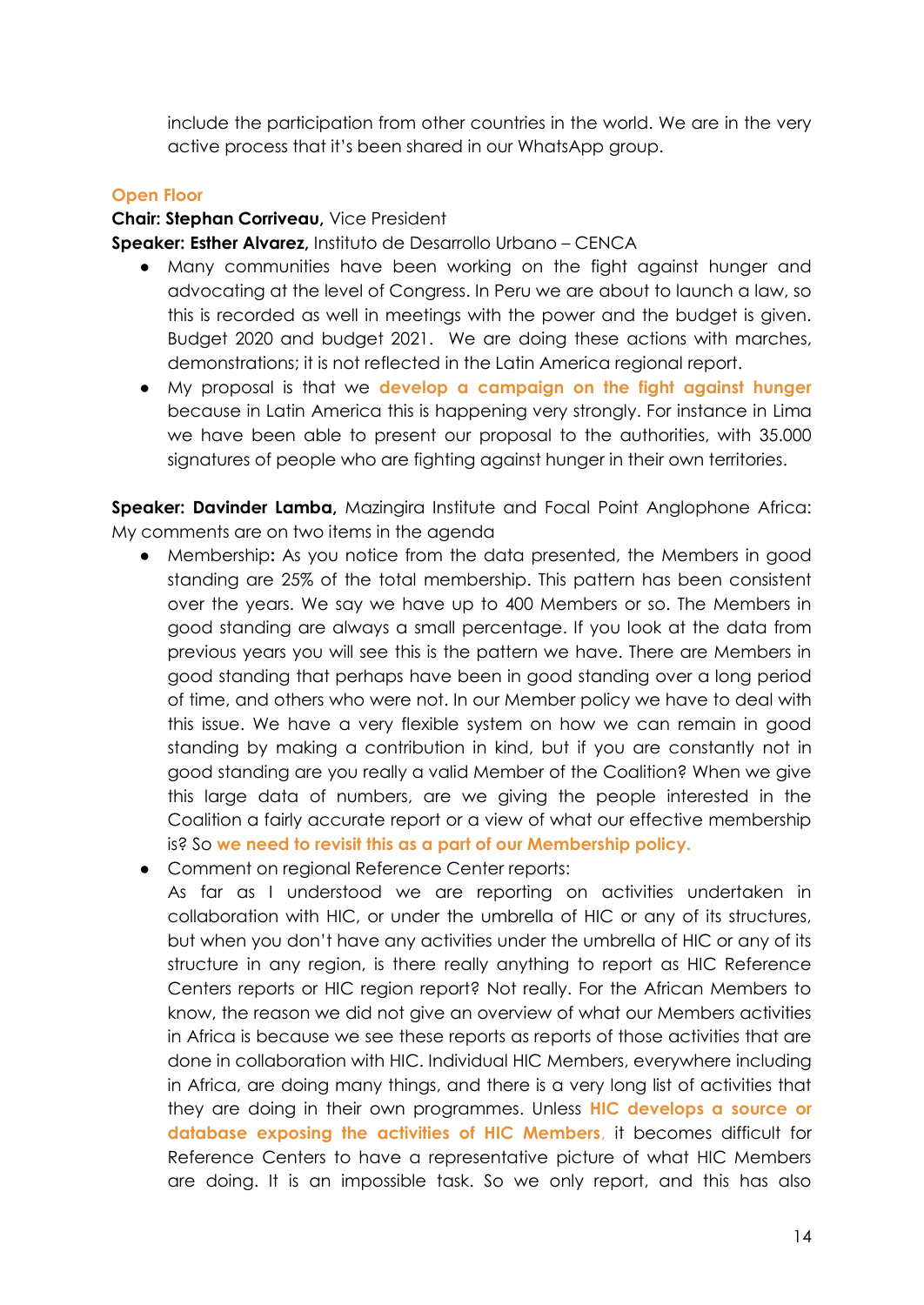implications for our annual reports, when we say what we are doing in the regions. And it is also a problem that over the years, when you don't have activities in the regions, what you really report, other than what the Reference Centers would have done on their own.

# **Speaker: Jamal Talab,** Land Research Center, Palestine

● I am the Director of the Institution that monitors Israel's violations against Palestine. For years I have been representing land rights. The problem of landless people around the world is a very difficult problem. It's always been complicated and there is no remedy for it, and I don't feel there is any strong struggle created for people to live on it. Countries, or capitals, or multinational companies are controlling land, but it should also be available for the people to live. **Land is not a commodity, the world should understand it**. Land is the place where people should live and be secure.

# **6. Global**

# **6.1 Objectives 2021-2024**

# **Speaker: Yolande Hendler (YH),** General Secretary

- The upcoming [global project](https://drive.google.com/file/d/1bk_z9kyZ5HnzrId1OEluxHkQp6EZo4EQ/view?usp=sharing) of the General Secretariat has 3 broad focus areas: Coalition building, collective learning and advocacy work: see [slides.](https://docs.google.com/presentation/d/1OG5qARKsl-yb54Xd6j-3B2MHeKLI8_DAG0q-WGp-6s0/edit?usp=sharing)
	- For Coalition building we will continue our work regionally but will focus specifically on strengthening coordination in Africa and building membership in Asia. Thematically we will continue all existing collaboration but increase focus on Women and Habitat and on Habitat and Sustainable Environment.
	- In collective learning we are excited to invite you to co-learning spaces, where we will be hosting multiple sessions along the 4 thematic focus areas of HIC that you can join and connect with people and exchange ideas on practical advocacy. You heard about the GOLD VI report in which HIC is very involved, you will hear more about that on our communication channels.
	- Advocacy: we will continue to focus our collaboration with UN Special Rapporteurs with whom we already had 2 round tables. We also increase our collaboration with Local and Regional Governments, particularly UCLG. We will be pursuing an increased focus on advocacy related to gender and environment, more details to follow.

## **6.2 Upcoming Annual Reports: 2019 and 2020**

# **Speaker, Irene Fuertes (IF),** General Secretariat

We have just launched the [2019 Annual report](http://www.hic-net.org/document/annual-report-2019/) which gathers information regarding Members and Allies defending habitat rights at the global, regional and local level. This is a collective work with contributions from the different Structures presenting global activities highlighting HIC's work. We will soon work on the Annual Report 2020 and welcome your contributions.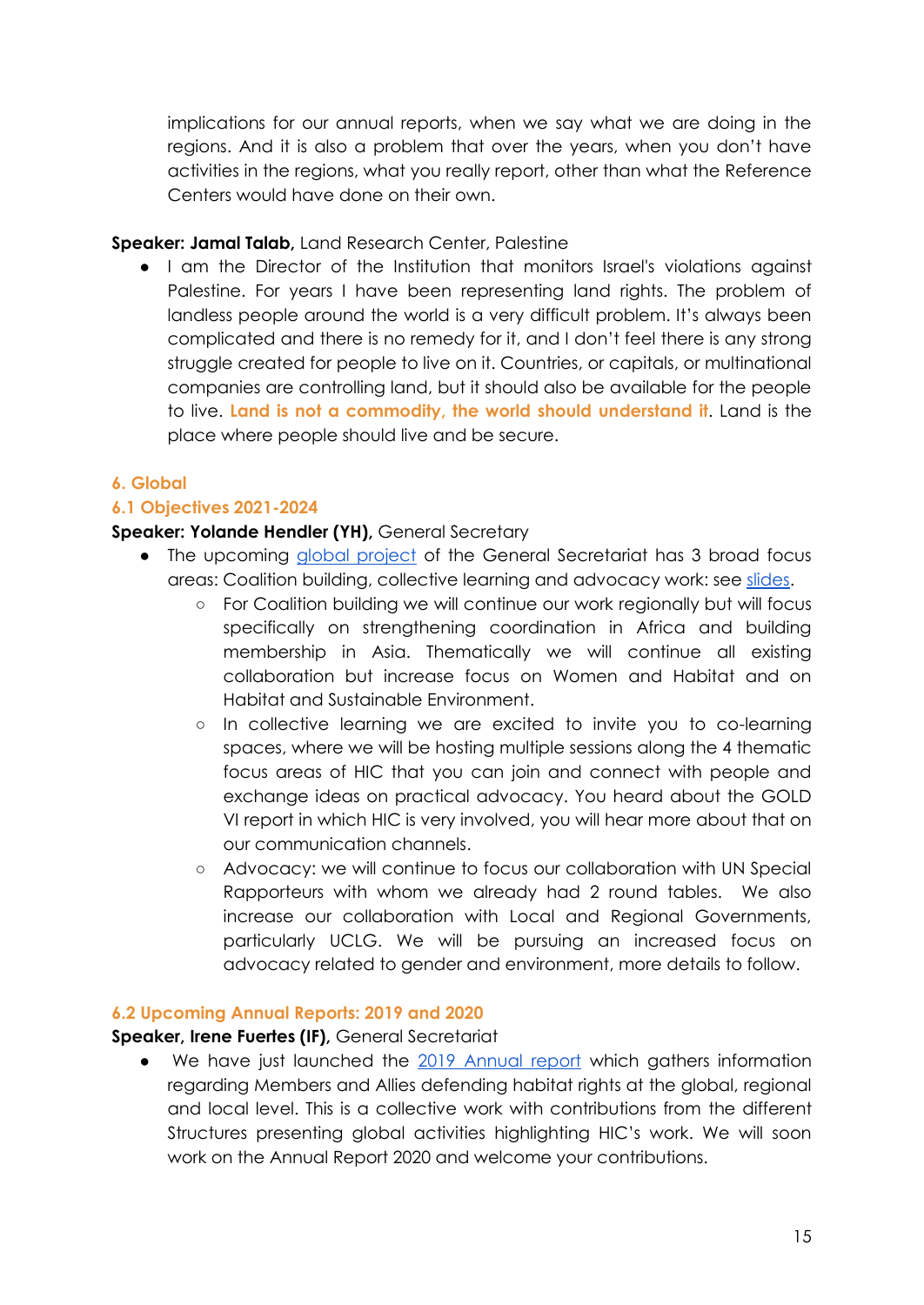# **6.3 Financial Statement**

#### **Speaker, Alexandre Apsan Frediani,** Board member and Treasurer

- I have recently been appointed by the Board as the interim Treasurer and have been familiarizing myself with the financial statements.
- Explains that the consolidated Financial Statement brings together inputs from the 4 HIC Reference Centers. AF explains each column, incomes and [expenditures from each Reference Centers](https://docs.google.com/presentation/d/1OG5qARKsl-yb54Xd6j-3B2MHeKLI8_DAG0q-WGp-6s0/edit?usp=sharing) operating independently [\(s](https://docs.google.com/presentation/d/1OG5qARKsl-yb54Xd6j-3B2MHeKLI8_DAG0q-WGp-6s0/edit?usp=sharing)tatement below)). The last consolidated financial statements were presented for the financial years 2014, 2015 and 2016. We have just finalized the 2017 financial statement so will present it in this General Assembly. We will present the 2018 and 2019 consolidated financial statements in the next General Assembly and then vote on the financial statements for the years 2017, 2018 and 2019. Click [here](https://drive.google.com/file/d/1NGyA2XiGE_aPtbEM-VW8uiCFuhoc9EtW/view?usp=sharing) to see the Financial statement.

|                                          | <b>Expressed in US Dollars</b> |                 |                 |         |              |                            |
|------------------------------------------|--------------------------------|-----------------|-----------------|---------|--------------|----------------------------|
| <b>Year 2017</b>                         | $HIC-AL^{(2)}$                 | <b>HIC-MENA</b> | <b>HIC-HLRN</b> | HIC-GS  | <b>Total</b> | Income<br>expressed in     |
| <b>Income</b>                            | 168,735                        | 40,683          | 336,918         | 250,142 | 796,478      | percentage                 |
| Beginning Balance 2017                   | 31,178                         | $-48,418$       | 38,903          | 102,374 | 124,037      | 15.6%                      |
| Donor Agencies <sup>[3 a, b, c, d]</sup> | 137,557                        | 76,566          | 289,527         | 144,407 | 648,057      | 81.4%                      |
| <b>HIC Membership fees</b>               |                                |                 |                 | 2,141   | 2,141        | 0.3%                       |
| Solidarity, special contributions        | 0                              | 12,535          | 8,488           | 1,220   | 22,243       | 2.8%                       |
|                                          |                                |                 |                 |         |              | 100.0%                     |
|                                          |                                |                 |                 |         |              | Expenditure                |
| <b>Expenditure</b>                       | 160,785                        | 194,187         | 245,809         | 202,252 | 803,033      | expressed in<br>percentage |
| Staff Costs <sup>[4]</sup>               | 92,959                         | 108,319         | 150,489         | 90,941  | 442,708      | 55.1%                      |
| Projects, activities <sup>[5]</sup>      | 53,020                         | 71,827          | 56,746          | 105,415 | 287,008      | 35.7%                      |
| Administration Costs <sup>(6)</sup>      | 12,043                         | 11,321          | 34,022          | 3,166   | 60,552       | 7.5%                       |
| Audit <sup>(7)</sup>                     | 2,763                          | 2,721           | 4,552           | 2,730   | 12,766       | 1.6%                       |
|                                          |                                |                 |                 |         |              | 100.0%                     |
| Restricted cash on hand (8)              | 7,950                          | $-153,504$      | 91,109          | 47,890  | $-6,555$     |                            |

## **6.4 HIC President – looking back, looking forward**

Due to the absence of the HIC President who was on medical leave, this section was skipped.

## **7. Open Floor**

#### **Chair: Stephan Corriveau,** Vice President

**SC** reminds that all documents and presentations shown will be made available through the website or other means.

## **Speaker: Paul Escalante,** CENCA, Peru

● Thanks HIC for the opportunity to be in the GA. We want to inform that in Peru we are working in a collective way in an association called the Advocacy and Urban Action Collective Group (Centro de Estudios Urbanos y Regionales-CEUR), with different organizations such as CENCA, DESCO,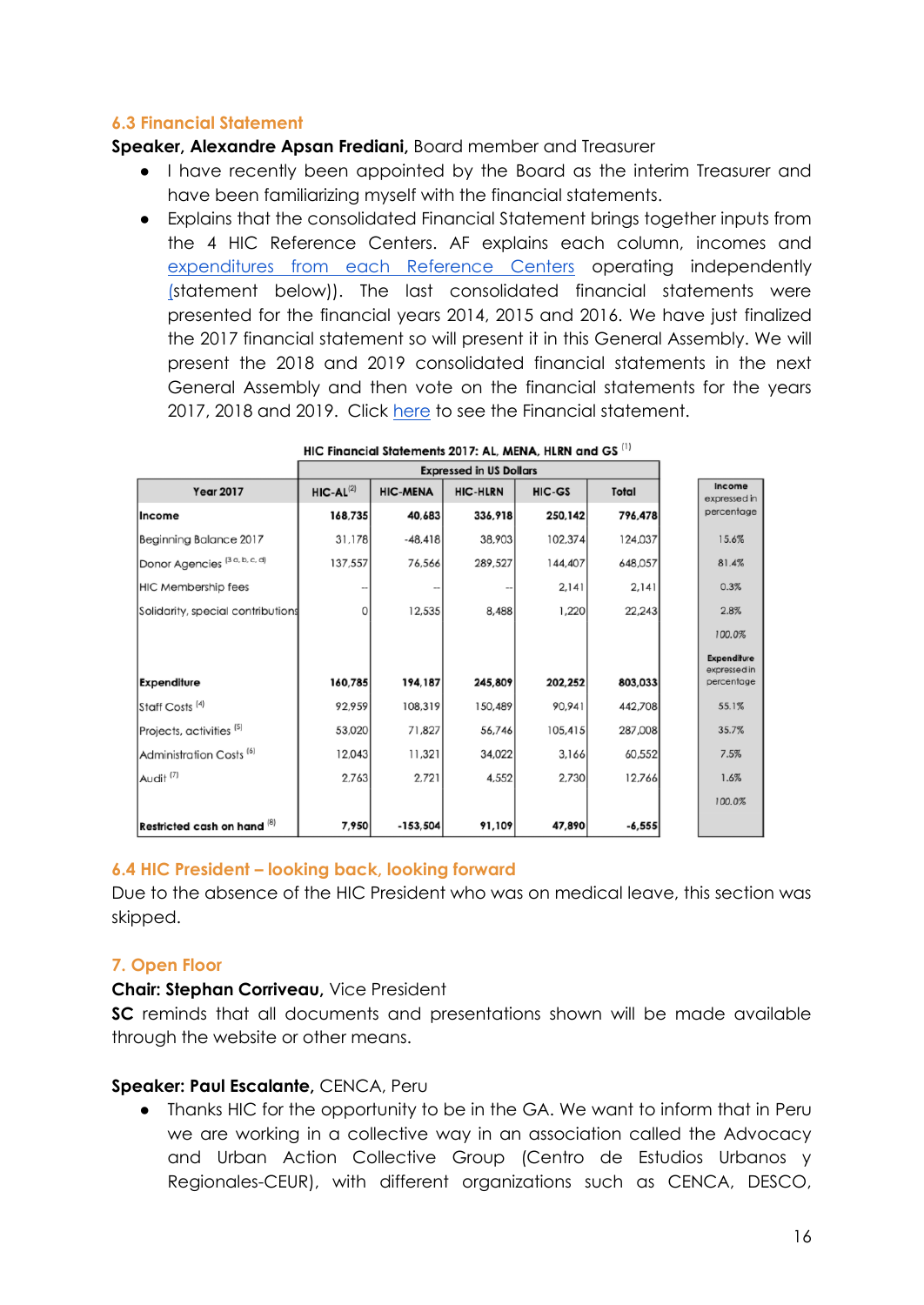CIDAP, Servicios Educativos El Agustino (SEA) and the Pastoral Social of the Catholic church, as well as with popular organizations. We are working under three main actions:

- 1) Fight against hunger with "community pots/kitchen" ("ollas comunes"). In this sense, from **CEUR and CENCA we would like to be more actively engaged in the activities that HIC is performing in this field,** instructing national governments with communiqués and proposals, as well as in the UN System so each country can provide budgets for these "community pots" to work
- 2) In Peru we have presented a law that has been approved but that still does not have a budget, **we would like to request support to get resources for this law**
- 3) We are carrying out mobilization actions in "popular neighborhoods" with limited economic resources, placing white flags in front of households so public opinion becomes aware of the dire situation people are living right now
- We are certain that CIAUR along with HIC will be able to carry out a collective action in the direction of promoting **a strong campaign against hunger. We are committed to supporting HIC in this and could help in drafting a proposal** for a more accurate way in the next few days and weeks.

# **Speaker: Ramón Fratti,** FUCVAM, Uruguay

- Our contribution is linked to the points mentioned in previous presentations that the Right to the City is connected to the Right to Land. We should all have a piece of land to live on, as Joseph and the organization from Palestine mentioned. **We are proposing a debate on land tenure and the social function of land**. on the Latin American level, but that can also be extended to the global level. Last year, for our 50th anniversary we carried out a campaign titled "Housing is a right, not a commodity", based on the need to defend the fundamental right to housing against speculation.
- This is also linked to the fight of community organizations for the right to the city and for the right to inhabit the downtown area of our cities. In this sense, we have had important achievements in Montevideo, being able to develop cooperative housing in the central area of the city. I hope you consider the importance of this debate and of the fight for land tenure and land as social good and not a commodity.

## **Speaker: Armand Nouwe,** CODAS Caritas, Cameroon

● Thank you and happy new year to the family of HIC. I work in CODAS-Caritas and want to take advantage of this opportunity to **invite you to denounce the conditions that we are now undergoing in Cameroon.** The regional authority of our department [has evicted 100 families without indemnity](https://www.hic-net.org/fr/alerte-autour-dune-situation-deviction-forcee-au-quartier-newtown-aeroport-a-douala-cameroon/) for reasons that are not clear, linked to the development of an airport. Now we are under a catastrophe in the north western region of the country, with families being evicted around the Douala municipality. The answer that we